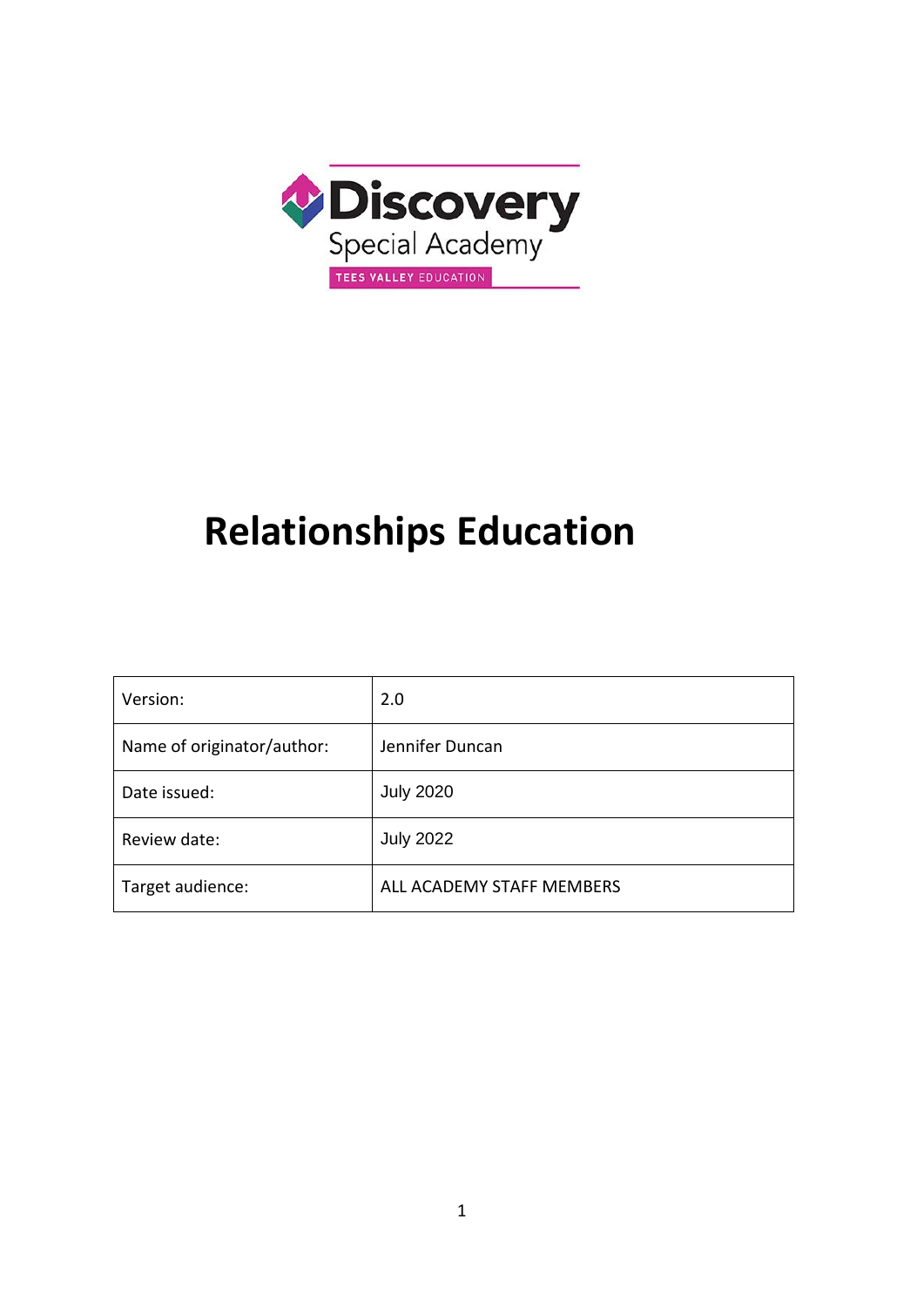# **Introduction**

Discovery Special Academy caters for children from 4-11 years who have differing degrees of learning difficulties and associated disabilities. We have children from different cultures and religious backgrounds.

This policy outlines the purpose, nature and management of relationships taught in our academy. It should be read alongside the PHSE policy and Physical Health and Mental Wellbeing Policy.

In line with legal requirements (Education Act 1996, Learning and Skills Act 2000, Statutory Guidance 2020, KCSIE 2020) the TVED Trust Board has overseen the production and development of a relationships education policy which will be made available to parents on our academy website and has decided to deliver a relationships education programme in addition to that which is part of the statutory science curriculum.

[https://assets.publishing.service.gov.uk/government/uploads/system/uploads/attachment\\_data/file/805781/](https://assets.publishing.service.gov.uk/government/uploads/system/uploads/attachment_data/file/805781/Relationships_Education__Relationships_and_Sex_Education__RSE__and_Health_Education.pdf) Relationships\_Education\_\_Relationships\_and\_Sex\_Education\_RSE\_\_and\_Health\_Education.pdf

The academy recognises the contribution that relationships education can make to government health targets. Relationships education in the primary phase builds the foundations of knowledge, skills and attitudes which help young people to make positive, informed and safe choices about their health and wellbeing both now and in later life.

Review of the policy will be led by the PSHCE Co-ordinator and will be informed by:

- staff and pupil evaluation of the programme;
- any relevant local/national issues;
- relevant changes in the law/good practice guidance;
- the results of parent questionnaires;
- new resources becoming available; and
- pupil needs.

Relationships education is learning about the emotional, social and physical aspects of growing up. Relationships education at Discovery will be stage-appropriate, building knowledge and life skills over time in a way that prepares pupils for issues they will soon face.

They will likely focus on:

- different types of relationships, including friendships, family relationships and dealing with strangers;
- how to recognise, understand and build healthy relationships, including self-respect and respect for others, commitment, tolerance, boundaries and consent, and how to manage conflict, and also how to recognise unhealthy relationships;
- how relationships may affect health and wellbeing, including mental health; and
- healthy relationships and being safe, including safety online.

Aspects of Relationships education are cross-curricular. Some aspects are taught in science, PE, and others are taught as part of personal, health, social and economic education (PHSE). All aspects of relationships education links with physical health and mental wellbeing (see policy).

# **Aims**

A comprehensive programme at the primary age range provides accurate information about the body, reproduction and relationships. It also gives children and young people essential skills for building positive, enjoyable, respectful and non-exploitative relationships and staying safe both on and off line. The aims are to: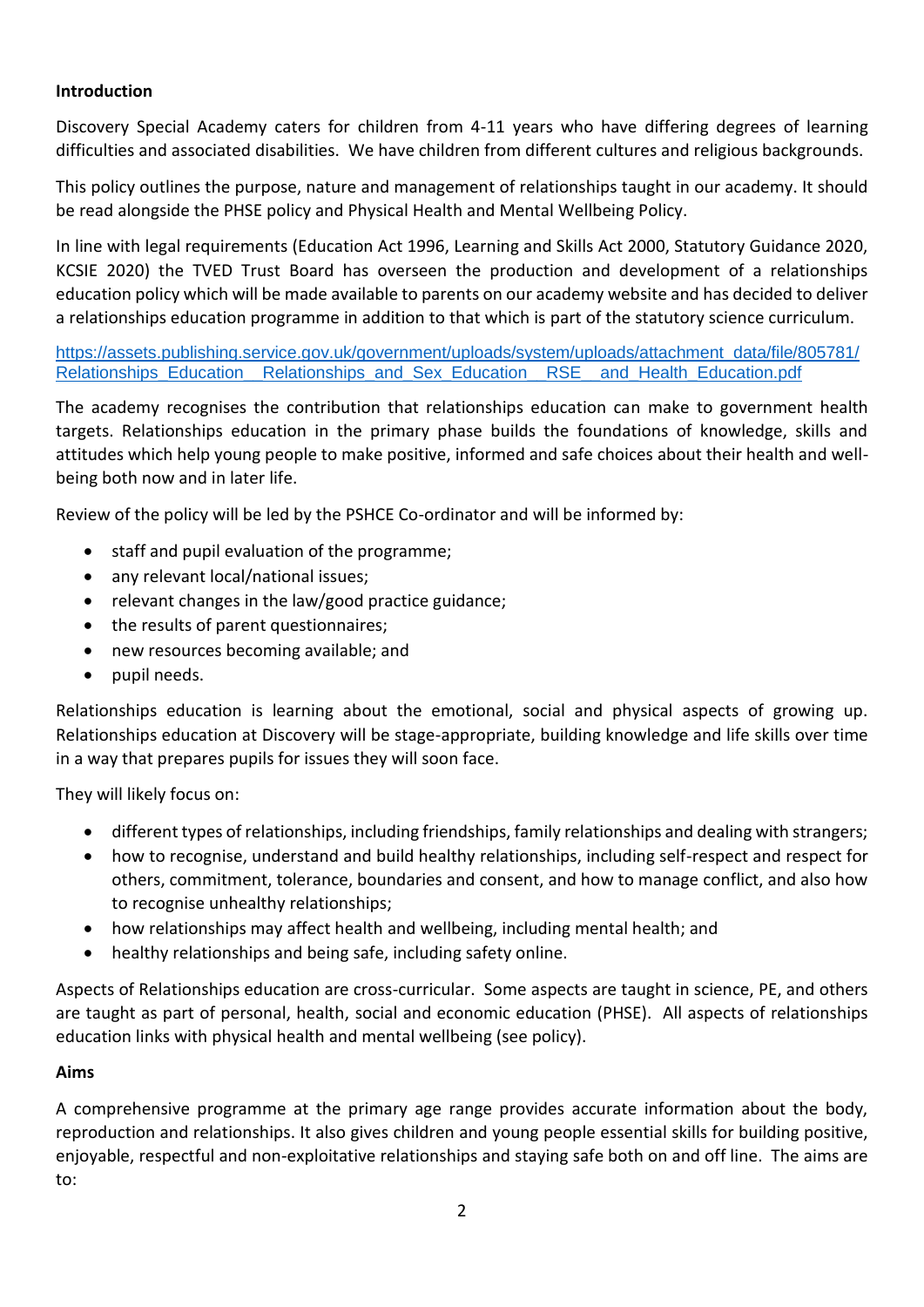- equip children with the knowledge, skills and attitudes to enable them to manage the responsibilities associated with adult life and to form and maintain positive and fulfilling relationships;
- ensure effective delivery Relationship Education at a level appropriate to each child; and
- follow the science national curriculum- where appropriate and relevant.

## **Objectives**

- To develop an awareness of the importance of relationships and enable children to practice skills that will help them to build and maintain them.
- To provide factual information on human reproduction and birth.
- To encourage respect for difference and diversity.
- To prepare young people for the physical and emotional changes associated with puberty.
- To ensure that all young people know who can support them and how to access this support.
- To work in partnership with, and support the role of, parents.
- To model positive relationships throughout the academy.
- To actively challenge stereotypes, prejudice and sexual exploitation and give children the skills to critically analyse media messages.
- To give opportunities for pupils to develop and practice decision-making skills with regard to the range of possible consequences.
- To promote, and encourage children to make healthy lifestyle choices.
- To use agreed terminology to discuss body parts throughout the academy.

## **Roles and Responsibilities**

The PHSCE Co-ordinator has the following responsibilities:

- To lead the bi-annual review of the relationships education policy.
- To ensure that resources used are relevant and appropriate to the needs of the children.
- To lead on the evaluation of the relationships education policy and programme.
- To ensure that staff have the necessary skills, confidence, knowledge, and resources in order to deliver effective relationships education.

Trustees have the following responsibilities:

- To ensure that an up-to-date relationships education policy is in place and is made available to parents and for inspection.
- To ensure that the relationships education policy and curriculum are in line with the DfE relationships education Statutory Guidance 2020.
- To ensure that the policy and programme reflect a whole academy approach particularly in relation to consultation.

Teachers have the following responsibilities:

- To ensure that they, or anyone working in their classroom to deliver/support relationships education, is doing so in line with the academy's relationships education policy, and other relevant academy policies.
- To contribute to the evaluation of the programme.
- Assessing children's progress against the agreed learning outcomes.
- Communicating the year group content with parents via the newsletters.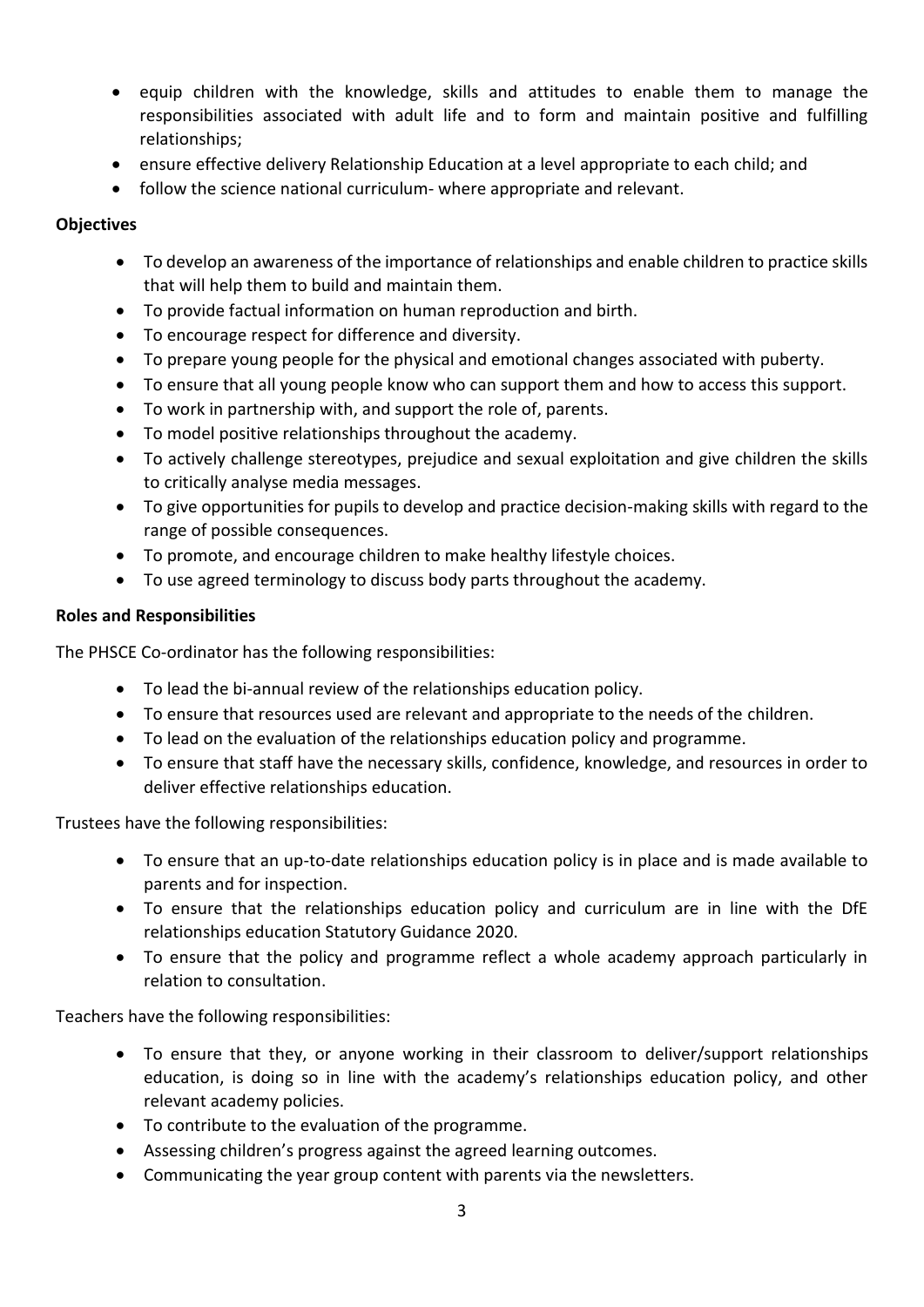## Working with Parents/Carers

- We recognise that parents/carers are key partners in our delivery of a comprehensive relationships education programme for pupils at the academy. The relationships education we deliver is designed to support the important role of parents in this area.
- If parents/carers have concerns about any of the content to be covered, we ask that these are addressed to the headteacher.
- Relationships Education is compulsory for all pupils and parents are not able to withdraw their children from it.

## **Moral and Values Framework**

Through the relationships education curriculum, both formal and informal, and the modelling of positive relationships throughout the academy, we aim to promote and foster morals and values important to the development of relationships education. These are as follows:

- Everyone has a right to express their views and be listened to.
- Everyone in the academy should behave in a way that shows care, consideration and respect for themselves, other people and things, and the environment.
- All members of the academy community are equally valued.
- Disputes and disagreements will be resolved peacefully.
- The diversity of individuals, families and relationships will be accepted and celebrated.
- Love, commitment, trust, loyalty, respect are important attributes needed in close relationships.

## **Equal Opportunities**

Discovery Special Academy encourages respect for all regardless of gender and gender identity, ethnicity, ability, faith, culture, sexuality, sexual orientation, disability, home background or other personal circumstance. Within our provision of relationships education we will ensure that resources used and teaching styles employed reflect and support the diversity of our pupils and wider society. All members of the academy community will feel safe, valued and respected (see Equality Policy).

Throughout the academy there will be consistent challenging of homophobic attitudes, behaviour and language.

\*\*We recognise that children at the academy come from a range of family backgrounds, these include: children whose parents are not married; children whose parents have divorced or separated; children in public care; children living with foster parents, grandparents, parents of different ethnicities, disabled parents, same-sex parents and single parents. We will endeavour to ensure that children see these family groupings and relationships represented and affirmed within the relationships education curriculum, academy resources and displays.

In planning the relationships education programme we have used learning outcomes from the Statutory Guidance (2020), and suggestions by Ofsted in their report on SRE (2002). These incorporate the statutory elements of sex education that come within the Science curriculum. We have also given due regard to the SRE guidance issued by the DfEE in 2000 and Sex and Relationships Education for the 21st Century - PHSE Association and Sex Education Forum 2014.

Planning has taken account of the diverse needs of pupils and sessions will be differentiated as appropriate.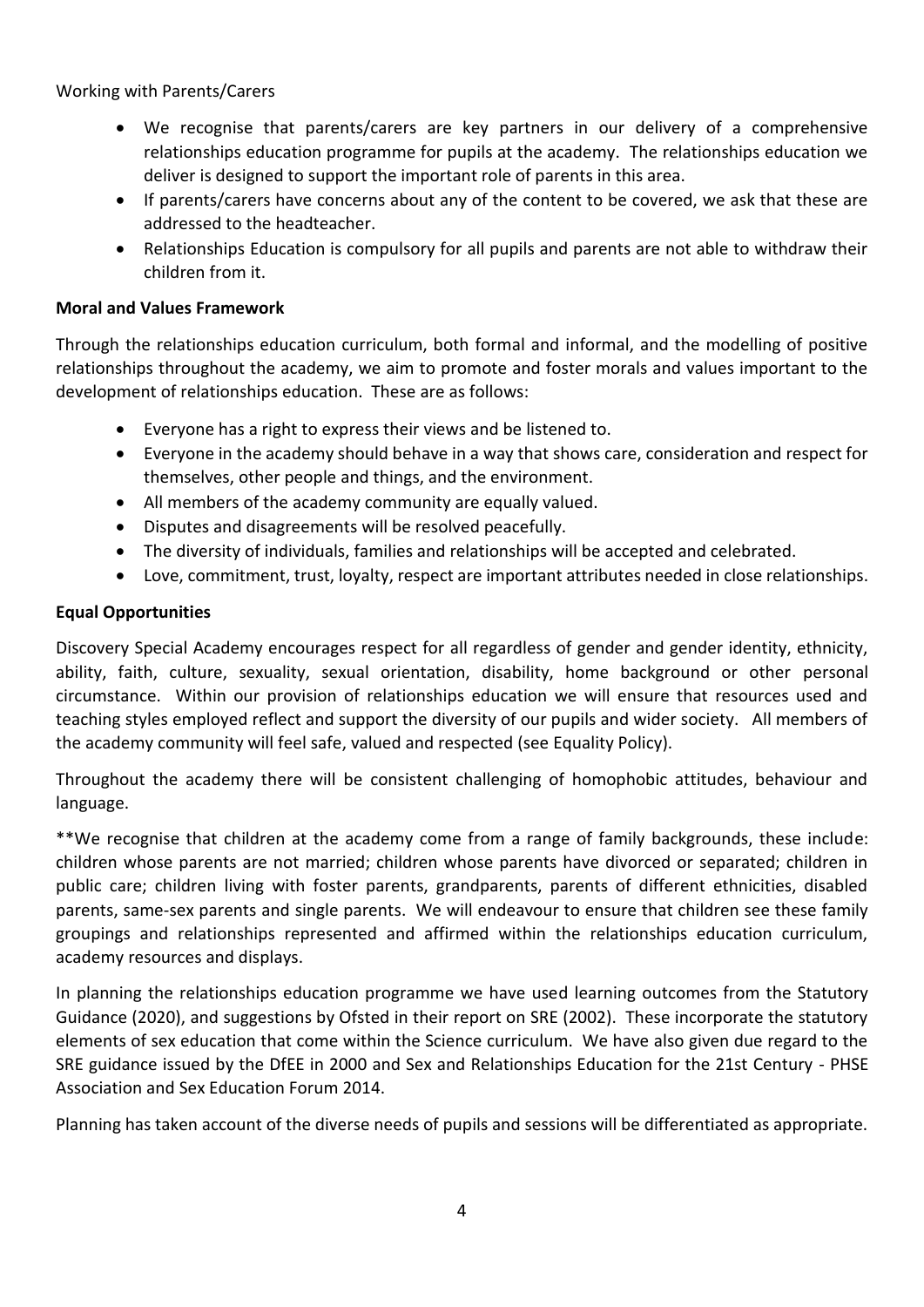# **The relationships education curriculum**

# **Provision**

Relationships education will be delivered to all pupils at an appropriate level through the following themes:

- Similarities and differences
- Feelings
- Keeping safe
- Keeping yourself clean and healthy
- Someone to talk to
- **Friends**
- Families of all kinds
- Growing and changing
- Male and female/body parts, reproduction and birth
- Choices and consequences

Content and delivery will be matched to the age, maturity, understanding and needs of the pupils in each year group. We will use various methods at the beginning of each year to assess children's current knowledge, understanding and skills in order to ensure that the content of the programme is relevant.

In order to promote common understanding amongst the children, we make use of the correct terminology to discuss sexual body parts in the academy. Whilst we acknowledge that children have different family names for sexual parts we teach and encourage the use of the scientific names. Children need to learn the correct biological/medical names for the genitalia and reproductive organs. Having the right language to describe the private parts of their body – and knowing how to seek help if they are being abused – are vital for safeguarding. The words we will use include: penis, vagina, clitoris, testicles, breasts, nipples. This language is reflected in the resources used to deliver relationships education.

In November 2013, the Office of the Children's Commissioner (OCC) completed an inquiry into child sexual exploitation (CSE) which has raised awareness of the prevalence of this issue and the urgent need to tackle it. Younger pupils should learn that their body belongs to them and that they can say who has access to it. This is a key element in the academy's approach to safeguarding. Learning to respect boundaries – their own and other people – helps children to understand the need to obtain consent and that everyone has the right to offer or withhold their consent for any activity, sexual or otherwise. (Sex and Relationships Education for the 21st Century - PHSE Association and Sex Education Forum 2014).

# **Delivery**

Relationship education should ensure that all children:-

- Develop confidence in thinking and communicating about feelings and relationships
- Are aware of parts of the body and describe how their bodies work where appropriate
- Can protect themselves and ask for help and support where appropriate
- Are made aware of puberty.

Puberty and menstruation will be taught in year 5/6 where appropriate. Children will be taught in small groups of mixed or single gender, covering topics appropriate to their ability. There may also be occasions when an issue arises that has to be dealt with on an individual basis, in line with the safeguarding policy.

Adults involved in the teaching of Relationship Education will have had guidance and will feel comfortable in their ability to teach the subject. Any outside agency or speaker will be: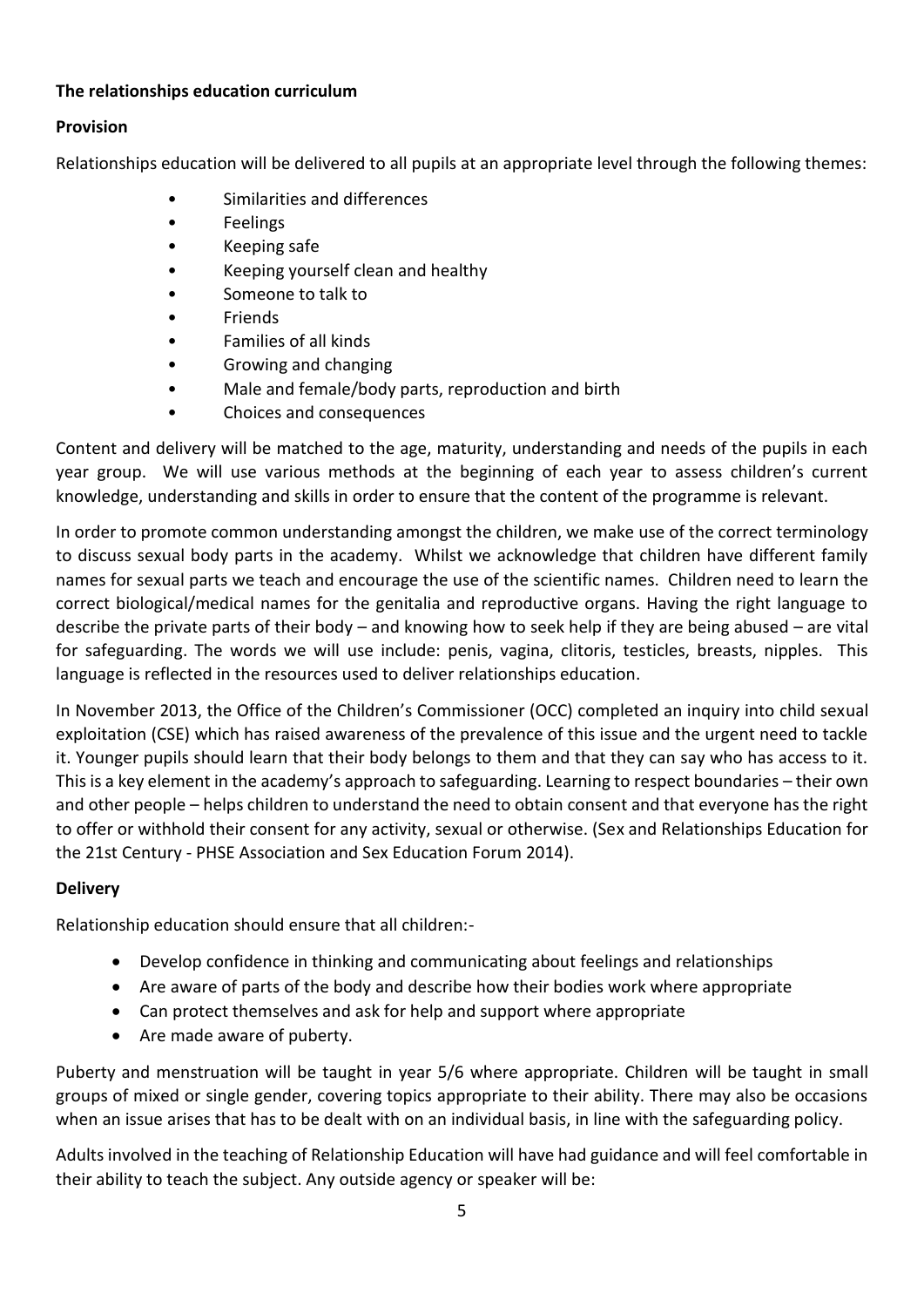- CRB checked;
- supervised; and
- will have read the PSHCE and safeguarding policy.

The formal relationships education programme will be delivered in each year group through PSHCE sessions. It will also be delivered through broader topic-based work and through other curriculum subjects, for example Science, and Religious Education. There will also be opportunities for more informal teaching through assemblies, circle-time, story-telling, pretend play. Children will be encouraged to recognise and apply the knowledge and skills they learn in PSHCE to other contexts both within, and outside of, the academy setting.

We recognise that relationships education sessions require the use of a range of teaching and learning strategies in order that children have the opportunity to develop skills, explore attitudes and values and acquire knowledge. The range of teaching and learning strategies employed in the delivery of relationships education at Discovery include watching videos, discussion, role-play, quizzes, drama, case studies, matching exercises, drawing, and debates. Individual teachers will ensure that all pupils are able to access the activities to be employed. Appropriately differentiated activities will be provided.

Children will be made aware of the intended learning outcomes of each lesson/topic so that they can assess their own development and make progress.

Relationships education will be delivered by class teachers. We ensure that both male and female pupils receive information on the emotional and physical changes of the onset of puberty in both genders. This information will be taught in class groups. In Year 5 and 6 whilst most sessions will be delivered to class groups, some of the sessions on puberty may be delivered to gender groups so that the children have the opportunity to ask questions that they might feel less comfortable asking in a mixed gender group.

# **Resources**

Resources are chosen by the PSHCE Co-ordinator who ensures that they reflect the needs of children within the academy. The PSHCE Co-ordinator consults national and local guidance on appropriate relationships education resources and then judges their suitability for use with our children.

We will remain flexible in our choice of resources and teachers will adapt resources to fully address the needs of all children within their class.

# **Answering Children's Questions**

Children are naturally curious and we believe that if a child asks a question they require an honest and factual answer. This is true of questions asked in all curriculum areas and at other times during the academy day.

All staff in the academy will answer children's questions around relationships issues in line with the following guidance:

- Questions will be answered in a factual manner without any personal bias and with reference to the age and understanding of the child / children.
- If the answer to a question isn't known the class teacher will suggest that the class do some research to find out the appropriate information
- In some situations, staff will sensitively turn the question back on the pupil to establish what they already know, for example "that's a very interesting question, I wonder why you are asking that" or ask the rest of the class whether they know the answer "Does anyone else know the answer to that question?"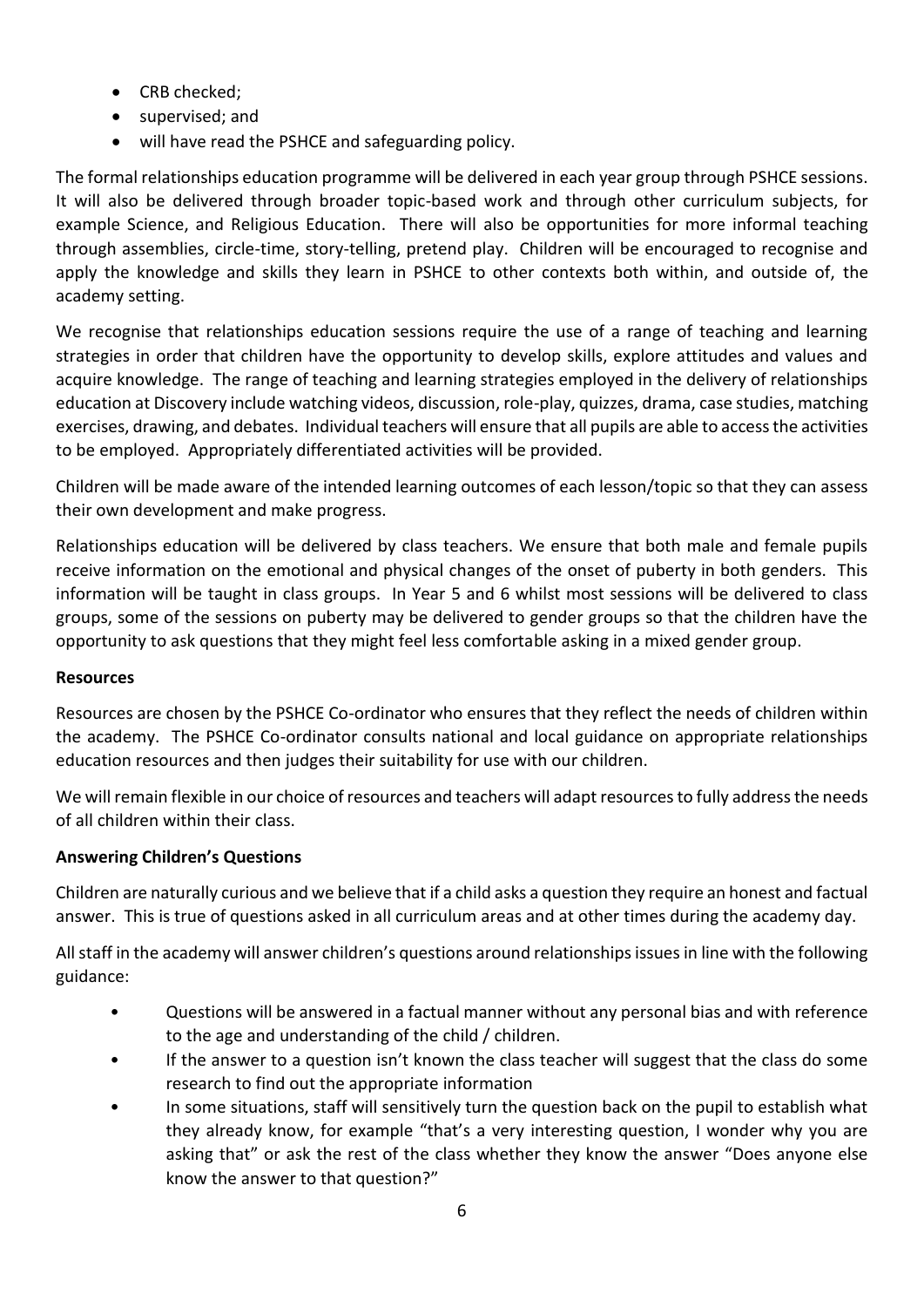- All staff have considered questions that may be asked in relationships education sessions and discussed suitable answers.
- If it is felt that it is not appropriate to answer a question in a whole class setting the teacher will explain this sensitively and will give an answer to the child individually at the end or refer the child to their parents.

#### **Assessment, recording and reporting**

Assessment on the science elements of relationships education will be evident through curriculum books and electronic learning journals. Assessment within other areas of the relationships education programme can be difficult.

However a range of methods, including class learning journals, have been produced to record pupils' responses and development within the different areas. Where appropriate and dependent on the topic, photographs and pupil statements will reinforce these. As part of the child's annual report the activities covered and progress made in science are reported to parents.

## **Monitoring and evaluation**

At the end of each lesson teachers will use a range of informal methods to give pupils the opportunity to reflect on their learning and development.

Throughout each topic a range of methods will be used to assess the extent to which pupils are achieving the intended learning outcomes. Pupils will be assessed on the following three areas: knowledge acquisition; clarification and exploration of attitudes and values; skills development.

## **Staff development**

Staff training on relationships education is co-ordinated by the PSHCE/relationships education Co-ordinator. Training requirements will be identified through the policy review process or through a teacher expressing individual needs to the headteacher. Appropriate training will then be sought to fulfil the needs of the staff member. Anybody who attends training will be required to provide an outline of any relevant information to other staff members via a future staff meeting.

# **Additional information relevant to the relationships education curriculum**

# **Safeguarding children, confidentiality and child protection**

All staff members at Discovery have a duty to safeguard the well-being of children.

At Discovery we recognise that the open discussion associated with PHSE/relationships education may lead to children making disclosures about things that they are worried about or about abuse. There may also be occasions when a teacher may hear things or observe activity/behaviour that may raise concerns of a child protection issue. In these situations, the teacher will consult the academy's Designated Safeguarding Lead (DSL). DSL will then work in line with the relevant academy policies in terms of any further action that may be taken. This includes the mandatory reporting duty regarding Female Genital Mutilation (FGM). Staff should use safeguarding procedures if they suspect a child is at risk and should personally report to the police cases where they discover an act of FGM appears to have been carried out. FGM is illegal under the FGM Act 2003 and is a form of child abuse. Under Section 5B of the 2003 Act (as inserted by Section 74 of the Serious Crime Act 2015) a mandatory reporting duty was introduced for Teachers to report 'known' cases of FGM from 31st October 2015 – please see the Child Protection Policy for more information.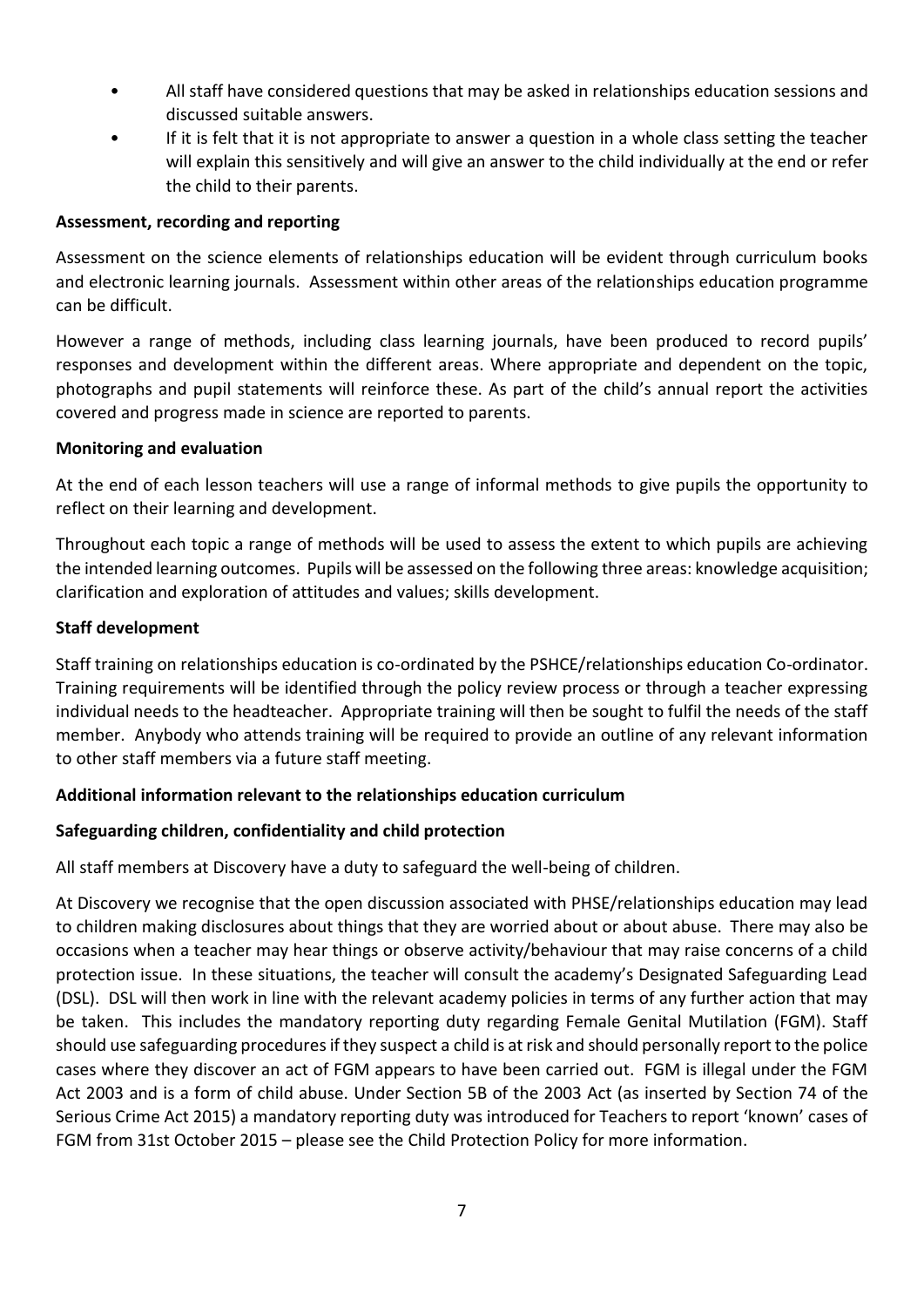Where a staff member has to disclose information to another party, this will be done following discussion with the pupil if this is possible and appropriate. Sensitive information is only disclosed internally or externally with careful attention to the rights and needs of individuals.

For more detailed information on the processes for child protection please consult the academy's Child Protection and Safeguarding policies which are available on the academy website.

# **Provision for young women's menstruation needs**

Sanitary disposal units are available in the staff and in some pupils' toilets in upper Key Stage 2. All female pupils from Year 5 upwards and their parents are informed that sanitary protection and spare underwear can be obtained from the office and from teachers in the event of a pupil starting menstruation when at the academy. Supplies are kept within the academy to deal with emergencies. However, parents are expected to send pupils to the academy with adequate sanitary protection for the day and these can be kept in a private agreed place. Both male and female pupils are educated about periods through the relationships education curriculum to encourage empathy and understanding.

#### **Information for parents**

It is hoped that pupils will feel able to approach parents or staff with any concerns or worries that they may have regarding relationships. Academy staff will always encourage pupils to discuss issues with parents.

It is our policy to answer children's questions as they occur, naturally and at a level appropriate to the child. Consideration is given to the needs of individual pupils regarding their cultural and/ or religious background.

Relationships education is compulsory and therefore parents are not able to withdraw their child from relationships education. When pupils are at an appropriate stage to be taught about puberty and menstruation as set out in the science curriculum (usually in years 5 or 6), a letter will be written to parents so that they are aware and can support their children at home, eg. answer any questions children may ask.

#### **Complaints**

If you have a question regarding the delivery or content of relationships education, please speak to your class teaching team in the first instance.

For all complaints regarding relationships education, please refer to the trust complaints policy which can be found using the following link.

#### <https://www.teesvalleyeducation.co.uk/policies>

#### **Equal Opportunities**

All children have equal access to the curriculum regardless of their gender, ethnicity or learning difficulty. This is monitored by analysing pupil performance throughout the school to ensure that there is no significant disparity between groups.

#### **Links to other relevant policies**

The relationships education policy links to the following academy policies:

- Equality
- PSHCE
- Physical health and mental wellbeing
- Safeguarding (Including Child Protection)
- Curriculum